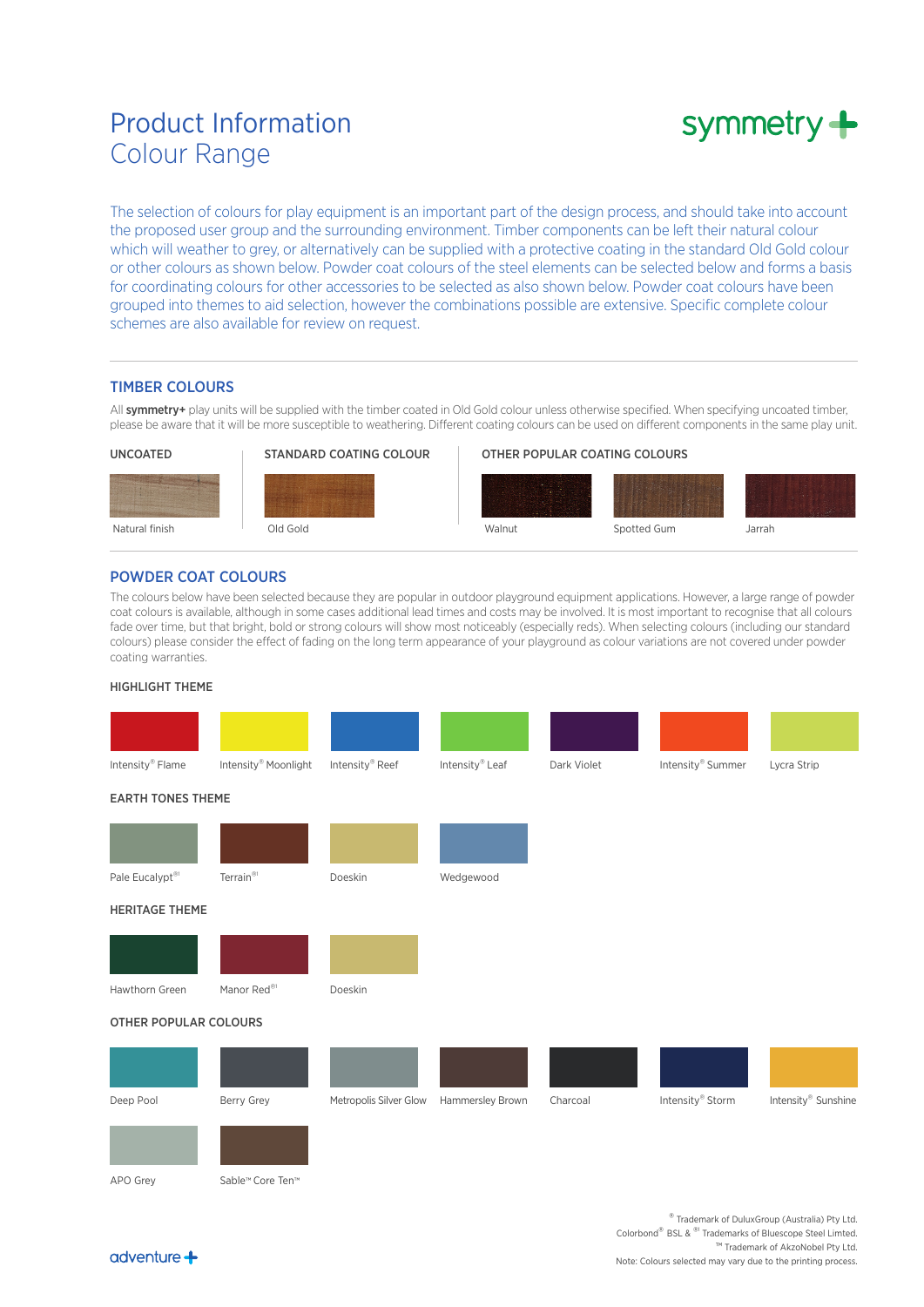# CORRUGATED SHEET COLOURS

Where a roof is constructed from corrugated sheet, Colorbond®BSL steel colours are available and a selection of the most popular colours is shown below.



#### HDPE PLASTIC COLOURS

The most commonly available HDPE colours are shown below, however variations may apply from time to time.



#### WIRE ROPE COLOURS

Additional costs and extended lead times may apply to some colours, depending on current stock availability.



## FIBREGLASS SLIDE COLOURS

Additional costs and extended lead times may apply to some colours, depending on current stock availability.